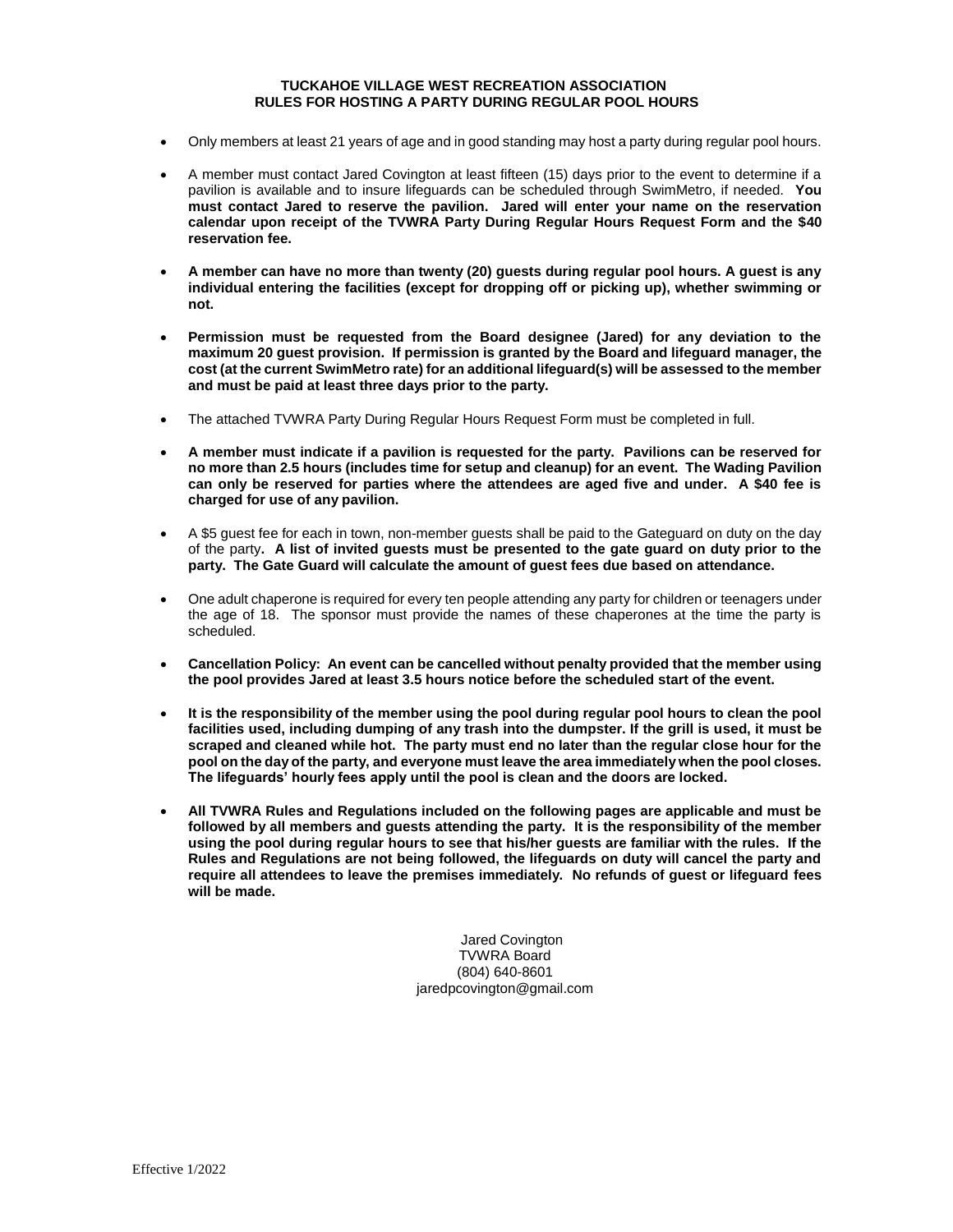**TUCKAHOE VILLAGE WEST RECREATION ASSOCIATION PARTY DURING REGULAR POOL HOURS REQUEST FORM (Must be completed and returned to Jared Covington with applicable rental and lifeguard fees, if any, at least 15 days prior to the scheduled event. The cost for an additional lifeguard(s) (if permission is granted by the Board and lifeguard manager for more than 20 guests) is required to be paid at least three days prior to the party. Guest fees are paid the date of the event to the Gate Guard.)** 

**MEMBER REQUESTING TO HOST PARTY DURING REGULAR POOL HOURS:** 

**\_\_\_\_\_\_\_\_\_\_\_\_\_\_\_\_\_\_\_\_\_\_\_\_\_\_\_\_\_\_\_\_\_\_**

| <b>MEMBER PHONE NUMBER:</b>                                                                                                                                                                                                                                                                                                        |  |
|------------------------------------------------------------------------------------------------------------------------------------------------------------------------------------------------------------------------------------------------------------------------------------------------------------------------------------|--|
|                                                                                                                                                                                                                                                                                                                                    |  |
| DATE OF PARTY: _________________ HOURS (2.5 Hour Max): __________________                                                                                                                                                                                                                                                          |  |
| ESTIMATED NUMBER OF PEOPLE ATTENDING (Maximum 20 During Pool<br>Hours): PAVILION REQUESTED: Mading Adult _ None                                                                                                                                                                                                                    |  |
| AGE OF PEOPLE ATTENDING: ____ 5 and Under ___ 5 to 21 ___ Adult                                                                                                                                                                                                                                                                    |  |
| WILL ALCOHOL BE PERMITTED AT PARTY? _____ YES _____ NO                                                                                                                                                                                                                                                                             |  |
| I request to use the TVWRA (adult / wading - circle one) pool pavilion on<br>____________________________(date) beginning at _________________________________ until                                                                                                                                                               |  |
| am/pm for<br>(description of event). A \$40 fee for use of the pavilion is attached. A \$5 guest fee for each<br>in town, non-member guests shall be given to the Gate Guard on duty on the day of the<br>party.                                                                                                                   |  |
| I understand the conditions for hosting a party during regular hours and agree to abide by<br>all TVWRA Rules and Regulations posted and attached to this reservation. I am further<br>responsible for all of my guests, will make them aware of the posted rules, and will insure<br>they follow the TVWRA Rules and Regulations. |  |
|                                                                                                                                                                                                                                                                                                                                    |  |
| Member Hosting Party During Regular Pool Hours                                                                                                                                                                                                                                                                                     |  |
| Received by: ________________________                                                                                                                                                                                                                                                                                              |  |
| Fees Paid:                                                                                                                                                                                                                                                                                                                         |  |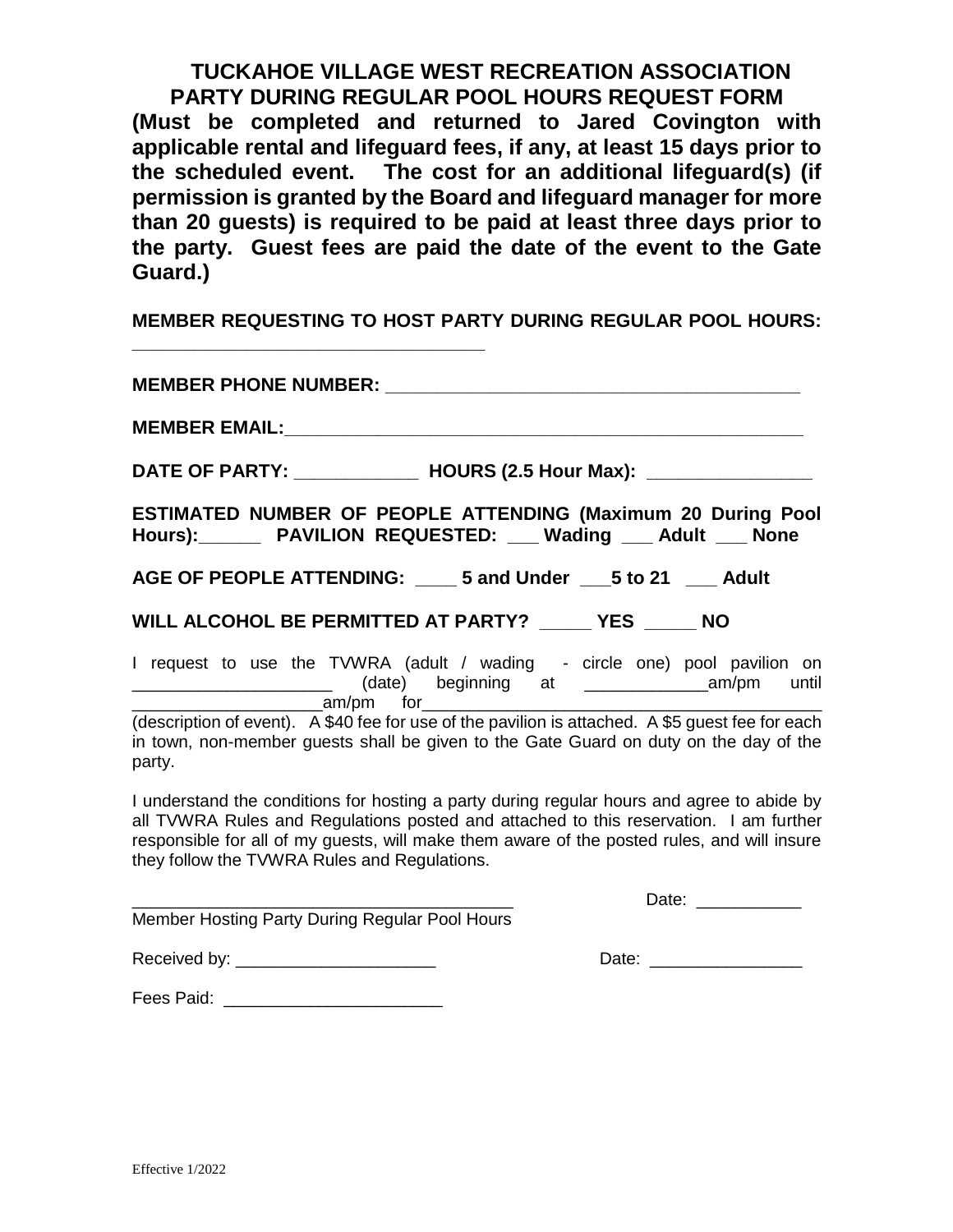# Tuckahoe Village West Recreation Association Rules and Regulations

The rules and regulations provided below are designed to ensure the safety and well-being of the members. Each member should read these rules and regulations carefully and explain them to family members as necessary.

#### Section A: General

The entire facilities of the Association (pool, tennis courts, parking lot, playground, etc.) are under the direct supervision of the Association's Board of Directors and the lifeguards. The lifeguards have been instructed by the Board to enforce all rules and regulations and are authorized to suspend swimming and attendance privileges of anyone who violates them or for conduct that, in their opinion, is not in the best interest of the Association. General rules and regulations are as follows:

- 1. Members and guests are expected to cooperate and abide by the lifeguards' decisions. Members and guests are not permitted to interfere with or reprimand employees of the management company hired by the Association. Any complaints should be made to a member of the Board.
- 2. Members and guests will not engage the lifeguards in unnecessary conversation while the guard is on duty.
- 3. Every swimmer must leave the pool in the event of an emergency. The signal for this command is three blasts on the lifeguard's whistle.
- 4. If the lifeguard feels the pool facilities need to be closed for weather or other emergency situations, all members and guests will be instructed to leave the facilities immediately.
- 5. At the discretion of the Board, rest periods may be signaled at which time the pool will be cleared of all swimmers less than 18 years of age. A child 5 and under, under the direct custody and control of an adult in the pool, may use the confined 3-foot area during this period, provided that the adult is within arm's reach. Any member or guest under 18 years of age who refuses to clear the pool when signaled will be required to remain out of the water for an additional 15 minutes. If this reprimand is not followed, the lifeguard will eject the member from the facilities for no less than the remainder of the day.
- 6. The lifeguards, at their discretion, can call a rest period to clear all swimmers to gain control of the facilities, to require a cleaning of the facilities, or for any safety reason deemed in the best interest of the Association and its members and guests.
- 7. Children over 5 years of age are not permitted to use the Kiddy Pool. Children using the Kiddy Pool must be under the direct supervision of a responsible person.
- 8. Babies in either the main pool or the Kiddy Pool must wear plastic/rubber pants over diapers or wear the diapers designed for swimming.
- 9. All members and their guests should wear appropriate swimming attire. Individuals wearing improper swimming attire, including but not limited to thongs, Brazilian bikinis, and cut-off materials (which damage pool pumps), will not be allowed in the pool facilities.
- 10. Running, pushing, dunking, and rough play are prohibited and may result in the prompt expulsion from the facilities for no less than the remainder of the day. Balls cannot be thrown from deck to deck; at least one person must be in the pool when balls are thrown.
- 11. Inappropriate language, including back-talking the lifeguards or other individual in authority, will not be permitted. Violators will be expelled for no less than the remainder of the day.
- 12. No diving equipment (except for lifesaving equipment), inner tubes, noodles, or similar equipment is allowed in the swimming pool, except during special events. If a toy is deemed unsafe or detrimental to the enjoyment of the membership and its guests, the lifeguard may restrict or disallow its usage. Swim aides attached to the body are permissible for children only when supervised by a responsible person within arm's reach in the water and are restricted to the confined three (3) foot area.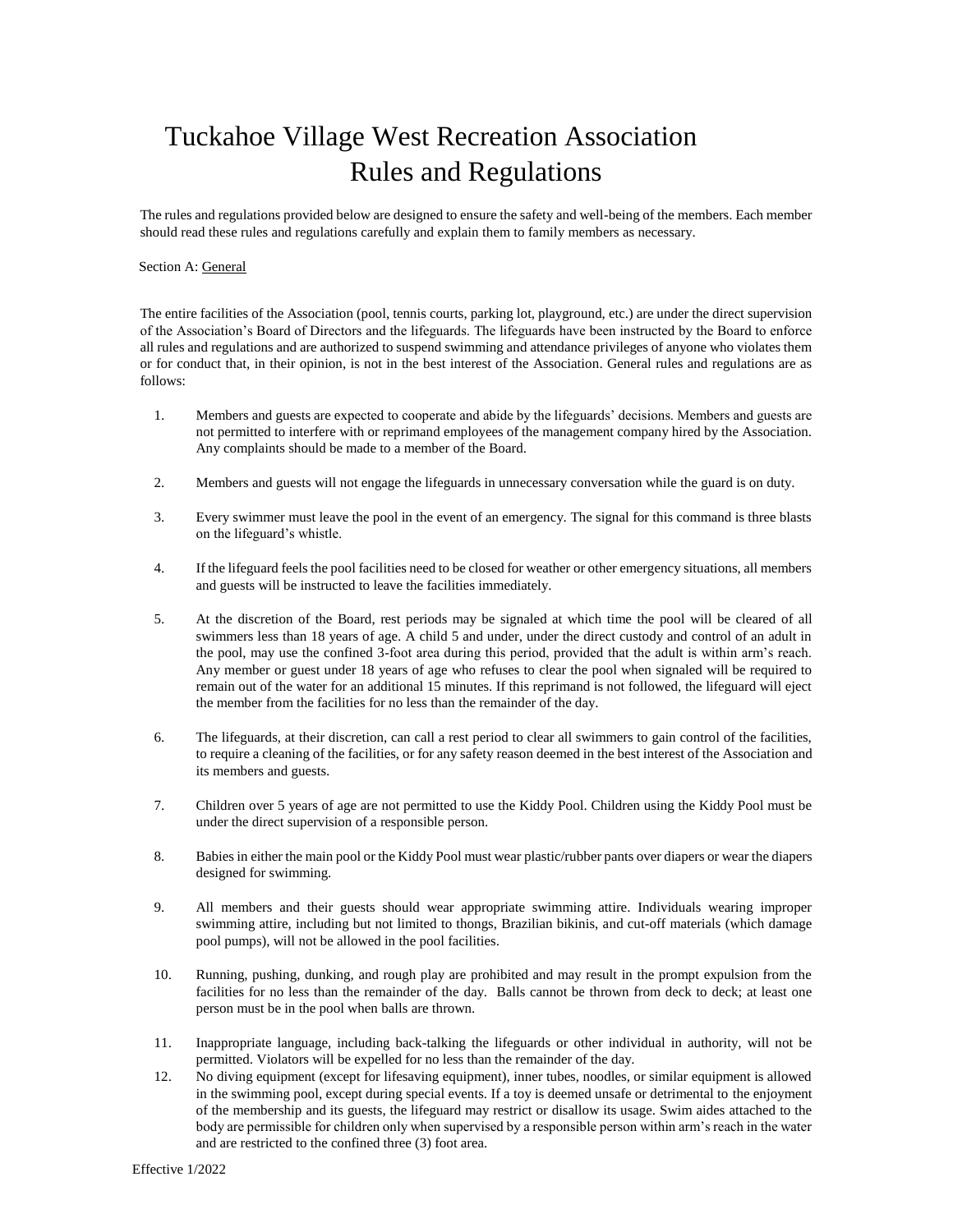- 13. No diving is allowed, except in the deep end of the pool.
- 14. The following rules must be observed in the deep end of the pool:
	- a. Only one person is allowed on the diving board at one time.
	- b. A person cannot climb the ladder of the diving board until the diver has left the board.
	- c. A diver may only move forward or upward on the steps or on the diving board. No backing up is allowed on the steps or diving board.
	- d. People diving have the priority over swimmers in the diving well. No swimming is allowed in the diving area except when lap swimming is permitted, at which time one or both diving boards will be closed.
	- e. The lifeguards may require any member or guest to pass a test of swimming (length of pool) before allowing the member or guest in the deep end or to use the diving boards.
	- f. Children must pass a swimming test administered by the lifeguards (as detailed in 14e) before using the diving board or swimming in the deep end.
	- g. No double bouncing on the diving boards is allowed.
	- h. No gainers, inward dives, or frontal dives are allowed from the diving boards.
	- i. Diving blocks are restricted to swim team activities.
	- j. No horseplay on the board or while waiting in line.
	- k. Leave diving well promptly.
	- l. Dive at your own risk.
	- m. The lifeguard may expel any member or guest from the deep end of the pool, including using the diving boards, for conduct not in the best interest of the Association or its members and guests.
	- n. Due to the risk of potential injury, no one shall be allowed to wait in the diving well in order to catch or assist another person who is jumping off the diving board or wall.
- 15. Food and beverages are not allowed in the pools or along the sides of the pools during regular operating hours. Chewing gum is prohibited in all Association facilities.
- 16. No glass of any kind is permitted inside the Association facilities.
- 17. No straws or objects small enough to go through the strainer baskets may be brought into the pool enclosure.
- 18. The lifeguards are authorized to clear and close the pool until all cups, wrappers, and other refuse is placed in trashcans. Members and guests refusing to clean after themselves will be expelled from the facilities.
- 19. Tennis courts and playground facilities are for the use of members and their guests only and are intended for their designated use only. Violators will be expelled from the premises. No skateboards, roller skates, rollerblades, bicycles, etc. are allowed on the tennis court surface. Only soft-soled shoes are allowed on the tennis courts. When others are waiting for court usage, play must be limited to one hour.
- 20. The Association will require any member or guest destroying Association property to pay for all damages to clean, repair, or replace the property.
- 21. Members and guests are requested to park their cars in an orderly fashion for the maximum utilization of the parking facilities. Horn blowing is absolutely prohibited, except for emergencies. Speed must be kept at a minimum and constant vigilance for pedestrians is required.
- 22. All-terrain vehicles (ATV's) and unlicensed motorized vehicles are not allowed on Association property without the permission of the Board.
- 23. In order to maintain a harmonious relationship with our residential neighbors, members and guests will not trespass on adjoining property.
- 24. Guns and other weapons are not allowed on Association property unless required by the Member's profession.
- 25. Pets are not allowed within the facilities of the Association.
- 26. Smoking is permitted in the designated smoking area. Smoking is not allowed within the gated facilities.

#### Section B: Membership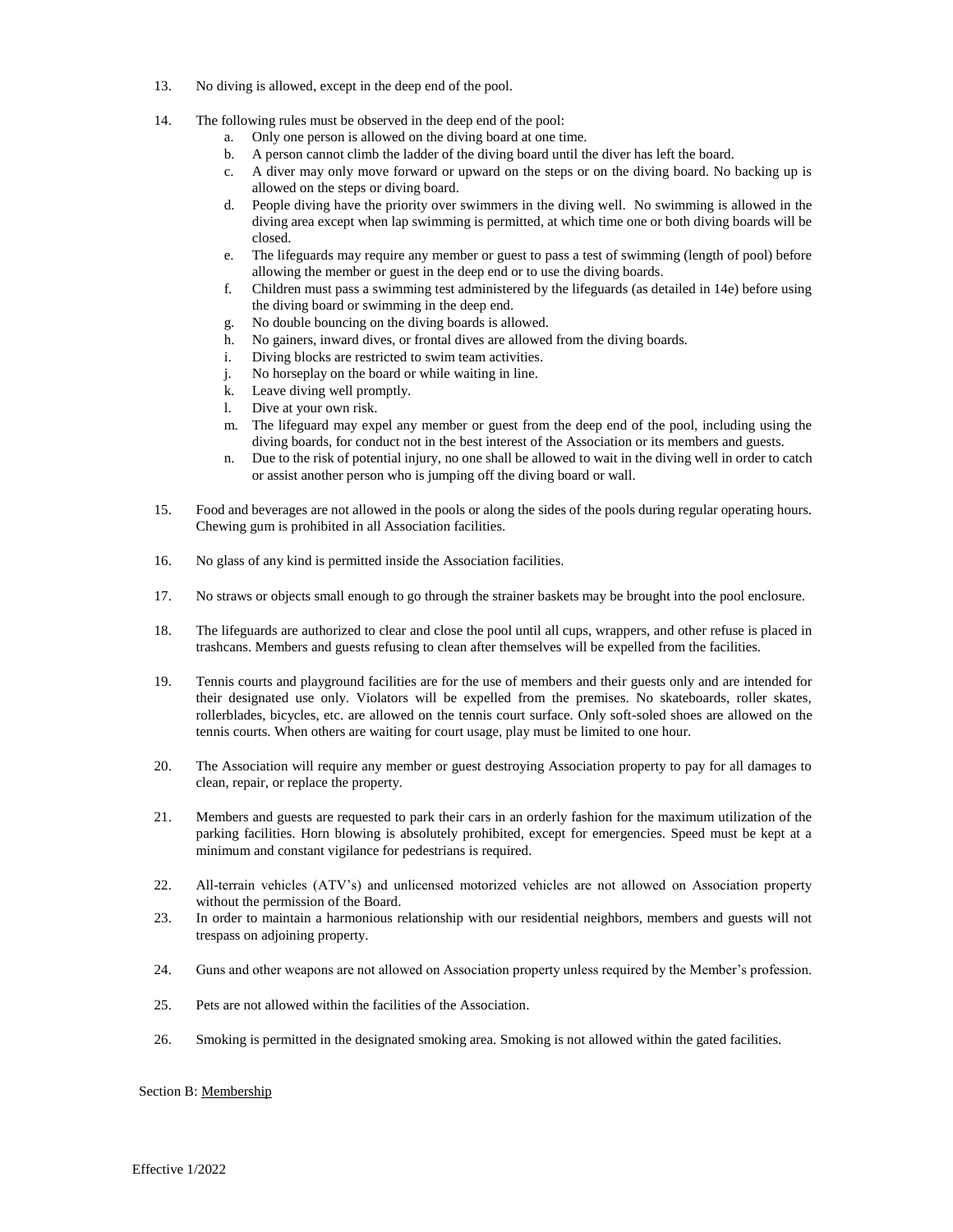All membership fees, annual dues, and charges must be paid in full prior to using the Association's facilities. Payment of any fees in installments, if applicable, must be current. An unpaid member may not use the facilities as the guest of paid members. Specific rules and regulations related to membership are as follows:

- 1. Each member aged 11 and older is required to sign the register each day he/she uses the facilities.
- 2. Babysitters employed by members of the Association will be admitted at no charge and allowed to use pool facilities in the line of duty provided that they are listed on the annual application. Each babysitter must complete a Membership Addendum. Note: The babysitter is not allowed to attend the pool without being accompanied by the pool member's children. If the sitter attends along with the parent, the sitter will be considered a guest and required to pay the guest fee.
- 3. A pool member who provides childcare to a non-member child aged 11 or younger may add that child to the pool member's application. The member will be assessed an additional \$100 in summer dues per daycare child. For each daycare child, the member will submit a Membership Addendum form completed by the daycare child's parent/guardian. The daycare child is not eligible to participate on the swim team.

(a) The daily "guest" fee will not be charged for the daycare child as long as the child is accompanied by an adult from the pool member's family at a time during which the pool member is actually providing childcare services to the child. (For example, if the child's parent is not working and the child is simply playing with the pool member's children, the child will be treated as a "guest" and subject to the guest fee.) Out of respect for other pool members, the pertinent pool member and daycare child are obligated to advise the gate guard when the child is not under childcare supervision and is attending the pool as a guest. It is the pool member's responsibility to explain these guidelines to the daycare child and his/her parent and to help ensure that these guidelines are followed. Failure by a daycare child to pay the guest fee on occasions when the member parent is not actually providing day care services may result in revocation of this pool privilege.

(b) The age to qualify for the membership as a Senior Citizen Couple with no children is 58 years of age. A Senior Citizen Couple may add a grandchild to their membership for a cost of \$100 per child.

- 4. Children under 11 years of age must be accompanied by a parent or other responsible person (15 years of age or older) to whom the parent has delegated this responsibility. A person aged 13 or 14 can supervise one sibling under the age of 11. Unaccompanied children under 11 years of age will not be permitted to enter or use the facilities.
- 5. Parents are responsible for their dependents and their dependents' guests regardless of age. If a dependent (aged 11 and older) does not abide by all rules and regulations set forth, he will not be allowed to use the facilities without the accompaniment of a parent.

# Section C: Guests

- 1. Guests must be accompanied by their member-host and are required to sign the register each day they use the facilities. A guest is any individual entering the facilities (other than dropping off or pickup up), whether swimming or not.
- 2. Up to 10 out-of-town guests will be admitted to the facilities when accompanied by the member- host. No guest fee will be assessed
- 3. Up to 10 in-town guests, defined as those living within a 50-mile radius of the facility, will be admitted to the pool when:
	- a. Accompanied by their member-host,
	- b. Signed in the register by their member-host,
	- c. A \$5 per day guest fee has been paid (Children under the age of 1 are free),
	- d. Their attendance does not contribute to overcrowding, and
	- e. They have not exceeded three visits in the calendar month.
- 4. A member family having a party during normal operating hours is required to pay a \$5 per guest fee for all nonmembers attending the event. A maximum of 10 guests are allowed if the member family is not renting a pavilion for the party. A pavilion must be rented if the member family intends on having over 10 guests at an event during normal business hours. Permission must be requested 15 days prior to the event from the Board designee on the Rental Form (located on the website and at the front desk). There is a 20 guest maximum for pavilion rentals during regular operating hours. Permission must be requested from the Board designee for any deviation to the maximum 20 guest provision. If permission is granted by the Board and lifeguard manager, the cost of an additional lifeguard(s) will be assessed to the member and must be paid at least three days prior to the party.